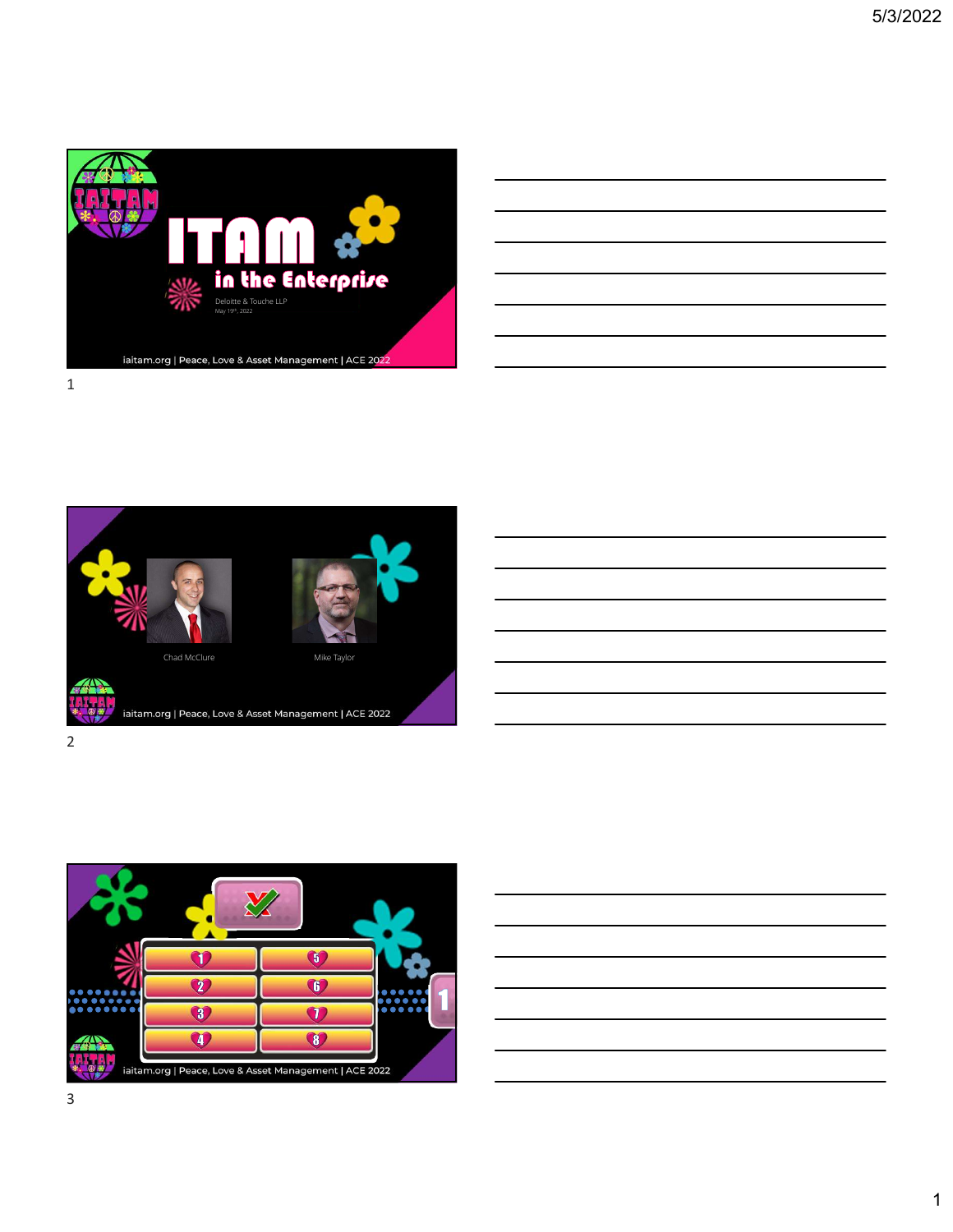

| $\boldsymbol{\Omega}$ |  |
|-----------------------|--|
| 022                   |  |

 $\textit{a. For a 44444 is a 44444.} \textit{a. For a 444444 is a 44444.} \textit{b. For a 444444 is a 44444.} \textit{b. For a 444444 is a 44444.} \textit{b. For a 444444 is a 44444.} \textit{c. For a 444444 is a 44444.} \textit{d. For a 444444 is a 44444.} \textit{d. For a 444444 is a 44444.} \textit{d. For a 444444 is a 444$  $\text{Lipull}$  respectively. The meaning of the second control Classifications agreements agreements agreement of the second control Classification  $\text{Lipull}$  (Sport Control Classification agreements agreements agreements of th Forecast requirements Managing Change Upgrade decisions Redeployment strategies End of life, assets outside of standard lifecycle (misplaced or damaged) / / Anti-Software \\ Enterprise Theory and the Context of Software Theory of the Software Theory and the Software Theory and the Software Theory and the Software Theory and the Software Theory and the Software Theory and the Softwa Management \ **Architecture** Software license or usage tracking **The computer of the controllers** interview management (scit.) The controllers of the controllers of the controllers of the controllers of the controllers of the controllers of the contro Licensing expertise and the content of the state cost of ownership (10,0) and the cost of ownership (10,0) and the cost of ownership (10,0) and the cost of ownership (10,0) and the cost of ownership (10,0) and the cost of Tool health and coverage and coverage and coverage and coverage and coverage and coverage and coverage and coverage and coverage and coverage and coverage and coverage and coverage and coverage and coverage and coverage an Financial Planning New York (1999) 2008 (1999) 2008 2014 2014 2015 2016 2017 2018 2019 2019 2019 2019 2019 201 Budge planning (including cost forecasts forecasts forecasts forecasts forecasts forecasts forecasts forecasts for<br>moderning cost forecasts for products in use, retirement, and spend administration of the control of the co Fixed asset registry & depreciation  $f$  /  $\qquad \qquad \qquad \qquad$  /  $\qquad \qquad$  /  $\qquad \qquad$  /  $\qquad \qquad$  /  $\qquad \qquad$  /  $\qquad \qquad$  /  $\qquad \qquad$  /  $\qquad \qquad$  /  $\qquad \qquad$  /  $\qquad \qquad$  /  $\qquad \qquad$  /  $\qquad \qquad$  /  $\qquad \qquad$  /  $\qquad \qquad$  /  $\qquad \qquad$  /  $\qquad \qquad$ Show back and chargeback reconciliation and the service of the service of the service of the service of the service of the service of the service of the service of the service of the service of the service of the service o Enterprise Architecture Total cost of ownership (TCO) VMO & Contract Management SLAS with vendors managements and the contract Managements managements managements managements managements managements managements managements managements managements IT Service Management Enterprise-wide request management (A) and the control of the system of the controllegy integrity of the controllegy integrity of the controllegy integrity of the controllegy integrity of the controllegy integrity of the c End user service request catalogs<br>Incident, Problem, Change (ECD) Demand management Cyber Security Evolving Threats Regulatory Scrutiny Patch Management Vulnerability Management Risk Management Unknown Asset Status Undetermined asset dependencies and relationships Operational Risk from EOL Assets Cloud Operations Tagging strategy & compliance Cloud spend & usage reporting Cloud spend optimization Cloud resource management Hardware Management What assets are owned, where are they located Hardware tracking / refresh Asset reclamation and reuse CMDB data Legal Audit responses & liability Contract review and execution Open-Source license compliance ITOM & ITBM Event management Impact analysis Service mapping  $\mathcal{M}_{\text{optimal}}$  and  $\mathcal{M}_{\text{optimal}}$  and  $\mathcal{M}_{\text{optimal}}$  connected IT ecosystem  $\mathcal{M}_{\text{optimal}}$  and  $\mathcal{M}_{\text{optimal}}$  and  $\mathcal{M}_{\text{optimal}}$  and  $\mathcal{M}_{\text{optimal}}$  and  $\mathcal{M}_{\text{optimal}}$  and  $\mathcal{M}_{\text{optimal}}$  and  $\mathcal{M}_{\text{optimal}}$  and  $\mathcal{M}_{\text{optimal$ Copyright © 2022 Deloitte Development LLC. All rights reserved.<br>
iaitam.org | Peace, Love & Asset Management | ACE 2022

 $5<sub>5</sub>$ 





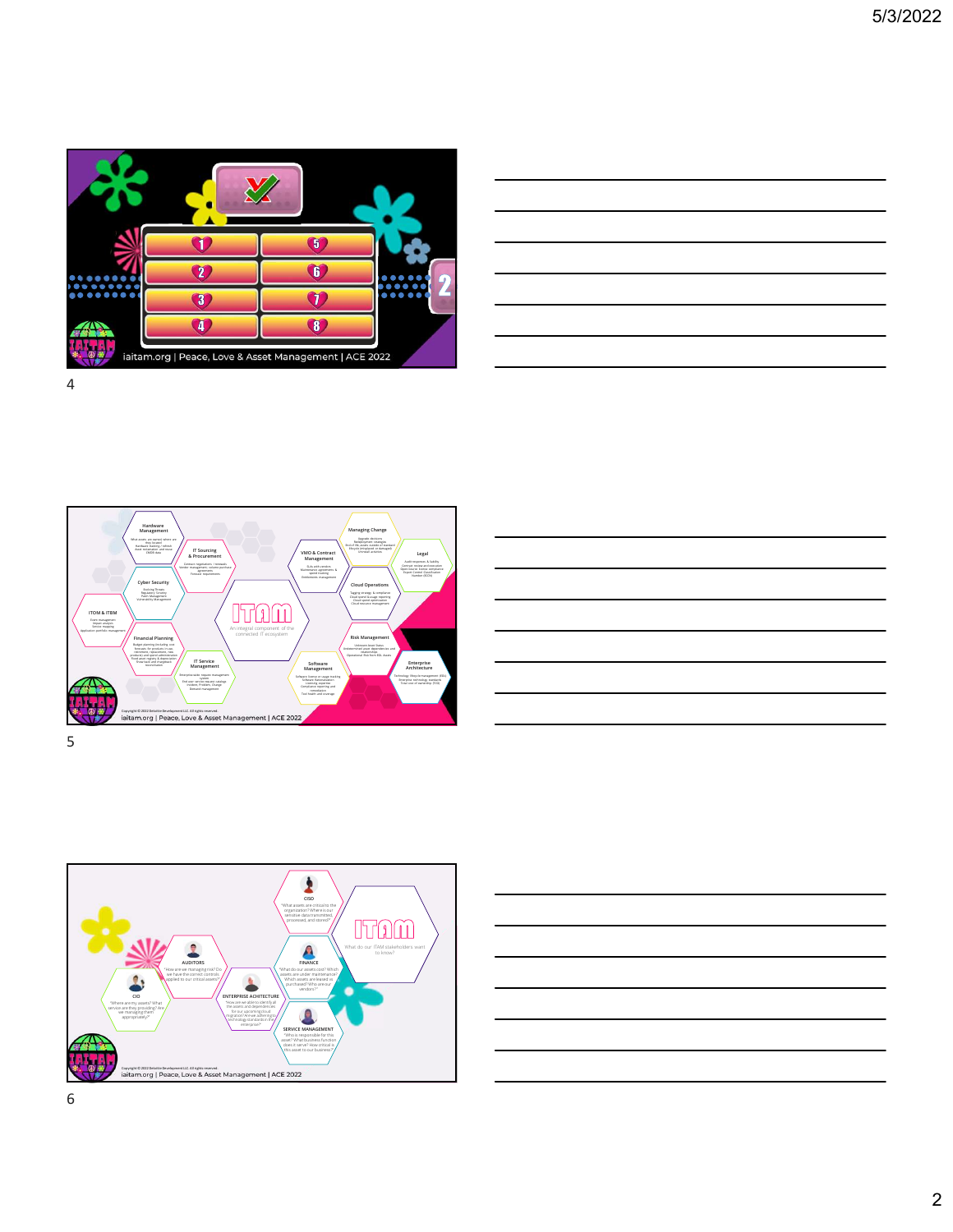









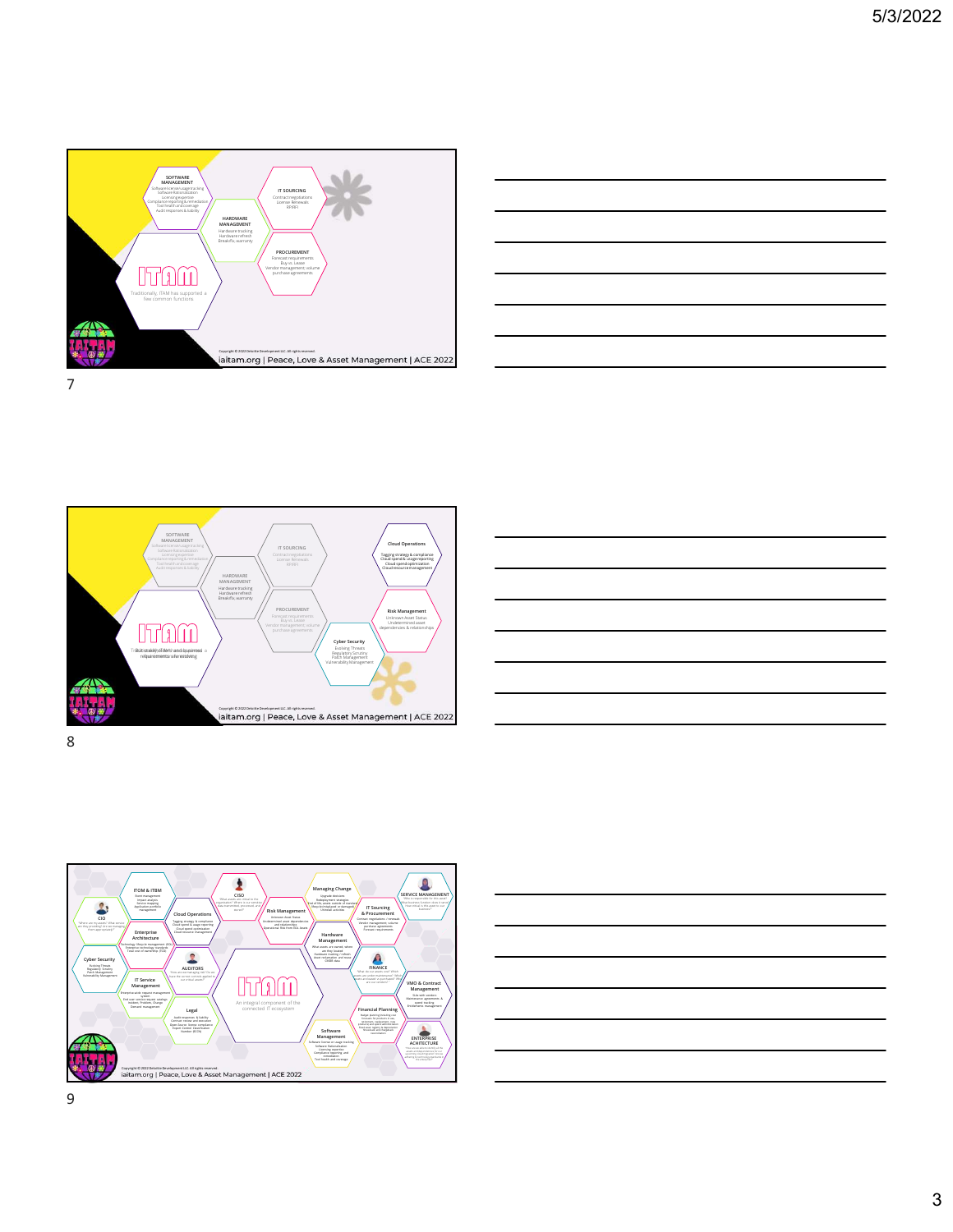

| Θ.<br>ಿ<br>2)<br>ၜူ                                                                                                     |  |
|-------------------------------------------------------------------------------------------------------------------------|--|
| Audit<br>parting<br>Anancipi<br><b>Mockhand</b><br>Alerts<br>Contract<br>Support<br>License<br>Optimization Information |  |
| $4\overline{1}$<br>0<br>ô<br>盲<br>SW Vendor<br>Saftware<br>Software<br>Dorme                                            |  |
| Arclamation<br>Management<br>Frecurement<br>Completer                                                                   |  |
|                                                                                                                         |  |
| Workflows & SOAR<br>∞<br>· Tidos Information                                                                            |  |
| - Review & Risk Decisioning<br>> Case Management<br>> Automated Actions                                                 |  |
| Automated<br>· Splunk Phantom<br>Ticketing<br>- SeniceNow                                                               |  |
| <b>Remediation &amp; Patching</b>                                                                                       |  |
| ◉<br><b>CONTRACTOR</b><br>92                                                                                            |  |
| - Remediation Actions<br>+ C & version updates<br>Rd.<br>Patch Updates<br>Ticket & Inventory updates<br>$\mathbf{g}_i$  |  |
|                                                                                                                         |  |
| <b>ACE 2022</b>                                                                                                         |  |





11